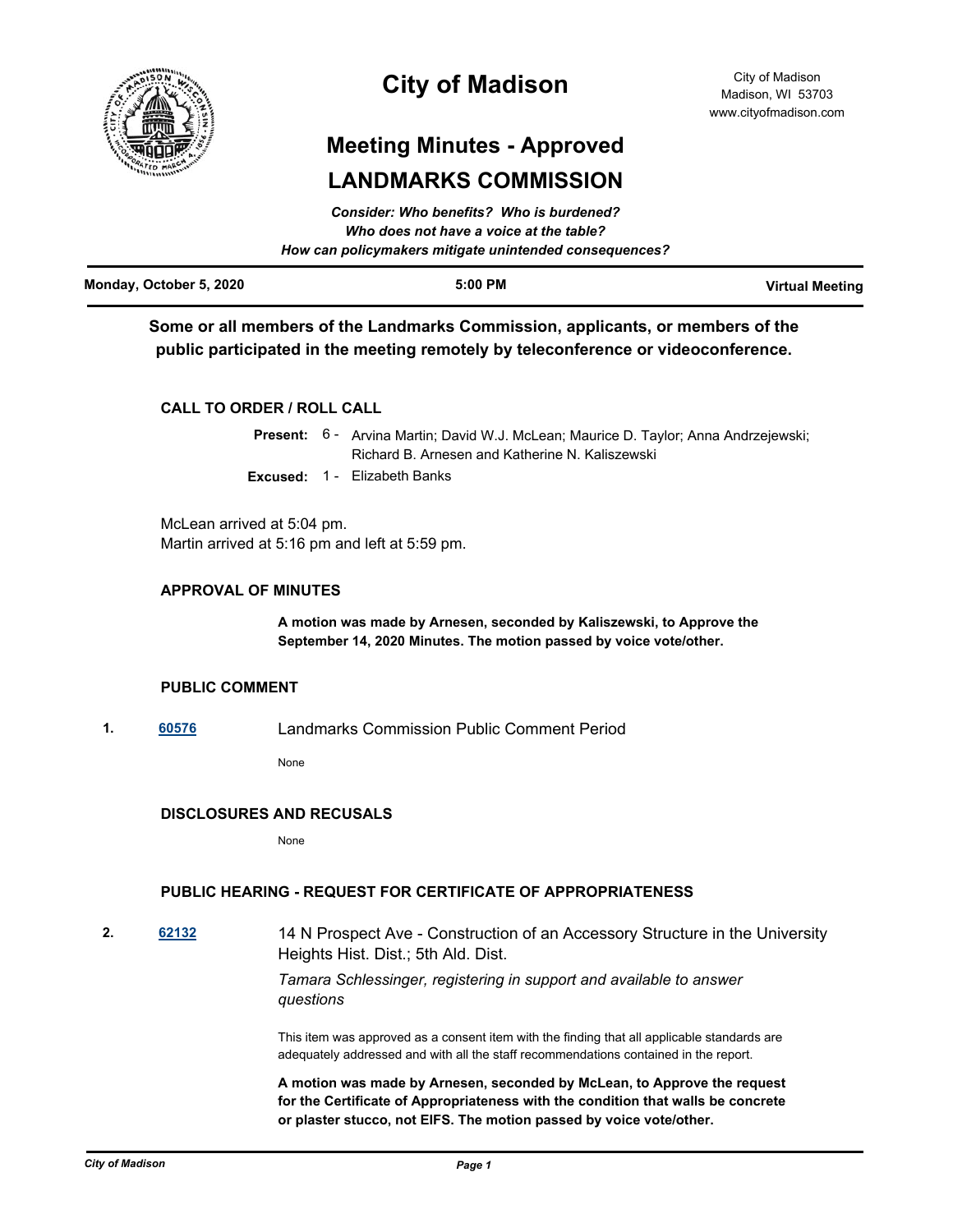#### **REQUEST FOR CERTIFICATE OF APPROPRIATENESS**

**3. [62301](http://madison.legistar.com/gateway.aspx?m=l&id=/matter.aspx?key=72927)** 1047 Spaight St - Exterior Alteration in the Third Lake Ridge Hist. Dist. - Replacement of side porch; 6th Ald. Dist.

*Justin Kane, registering in support and available to answer questions*

This item was approved as a consent item with the finding that all applicable standards are adequately addressed and with all the staff recommendations contained in the report.

**A motion was made by Arnesen, seconded by McLean, to Approve the request for the Certificate of Appropriateness. The motion passed by voice vote/other.**

**4. [62302](http://madison.legistar.com/gateway.aspx?m=l&id=/matter.aspx?key=72928)** 26 N Breese Ter - Exterior Alteration in the University Heights Hist. Dist. - Construction of front entry seating and fence; 5th Ald. Dist.

> This item was approved as a consent item with the finding that all applicable standards are adequately addressed and with all the staff recommendations contained in the report.

**A motion was made by Arnesen, seconded by McLean, to Approve the request for the Certificate of Appropriateness with the condition that the existing stone threshold at entry be retained with the introduction of an expansion joint between it and the new stoop. The motion passed by voice vote/other.**

**5. [62303](http://madison.legistar.com/gateway.aspx?m=l&id=/matter.aspx?key=72929)** 1514 Rutledge St - Exterior Alteration in the Marquette Bungalows Hist. Dist. - Construction of front porch; 6th Ald. Dist.

> *Roger Smith, registering in support and wishing to speak Chuck Mitchell, registering in support and available to answer questions*

> **A motion was made by Arnesen, seconded by Kaliszewski, to Approve the request for the Certificate of Appropriateness. The motion passed by voice vote/other.**

#### **REGULAR BUSINESS**

**6. [58738](http://madison.legistar.com/gateway.aspx?m=l&id=/matter.aspx?key=69854)** Buildings Proposed for Demolition - 2020

*Jay Sekhon, registering in support and wishing to speak Kurt Stege, registering in opposition and wishing to speak Bob Klebba, registering in opposition and wishing to speak Josh Wilcox, registering in support and available to answer questions*

**A motion was made by Kaliszewski, seconded by Arnesen, to recommend to the Plan Commission that the buildings at 619 N Lake Street and 621 N Lake Street have very significant historic value based on architectural and historic significance as noted in the 2018 Langdon Neighborhood Character Study and property files at the State Historic Preservation Office, the significant integrity they retain, their status as contributing structures in the Langdon Street National Register Historic District, and their serving as a gateway to the Langdon Street National Register Historic District and therefore having prominence in the overall district. The motion passed by the following vote: Ayes: 5 - Anna Andrzejewski, Richard Arnesen, Katie Kaliszewski, David McLean, and Maurice Taylor Noes: 0 Excused: 2 - Betty Banks and Arvina Martin**